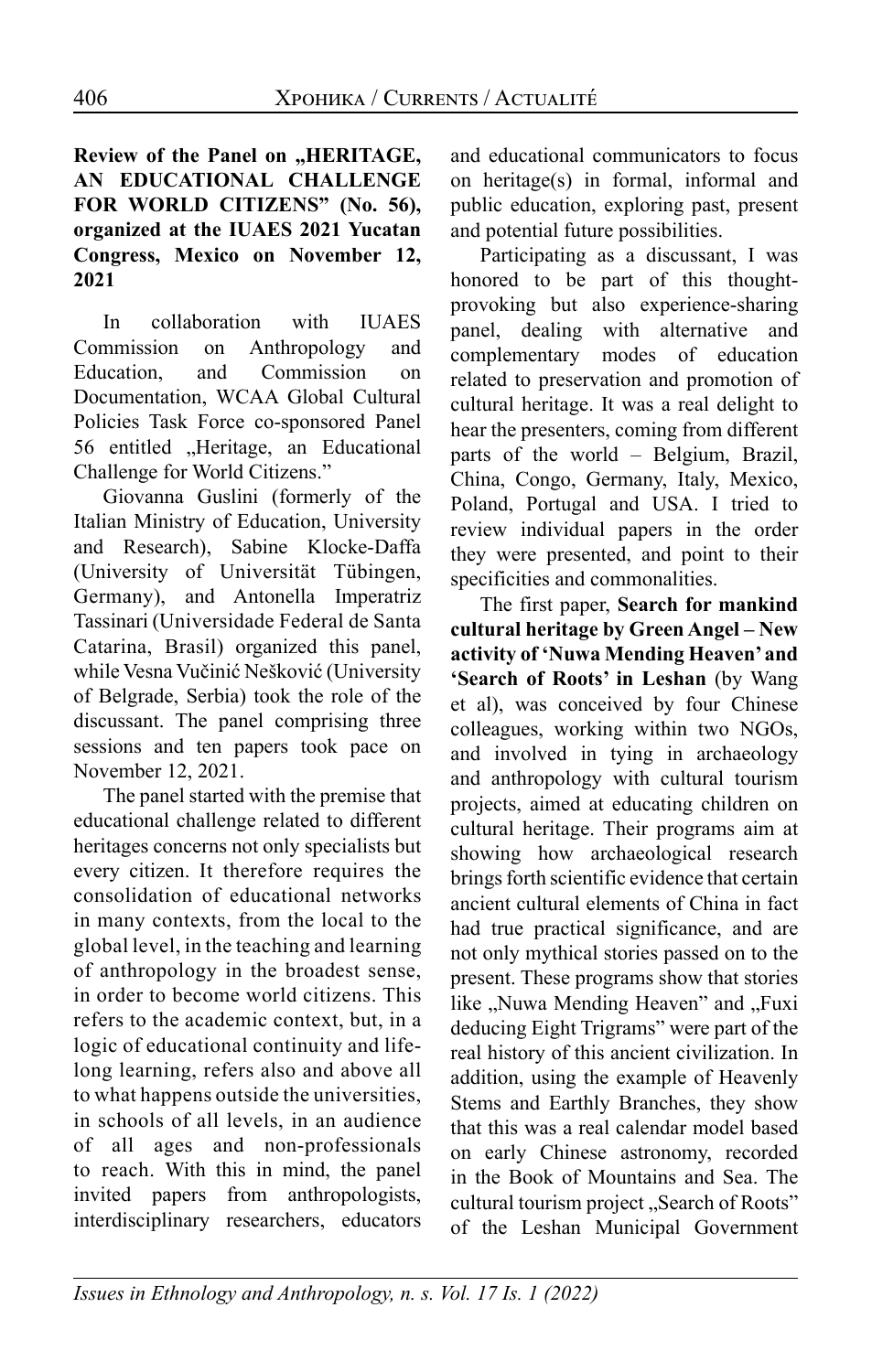centered on dissemination of such findings in the summer student camp. This is a case how civil society institutions can organize complementary courses through alternative programs.

The second paper, **Teaching solar calendar knowledge of Yi, Mayan and Polish culture at Lvyin School – Protecting Kushi ich related literature**  (by Wu et al), written in collaboration of the Chinese and a Polish colleague, tells us how a multiculturally based program for small children may be productive in developing emotional ties between cultures and a common childhood memory, using heritage of three cultures – those of Yi People of China, Maya People of Yucatan in Mexico, and the people of Poland. One part of the program is based on the three-year old children learning to recite ancient poetry of all three cultures. The second part assumes Lvyin rural school classical literature courses related to solar-calendar cultural traits that could be found in the music and poetry of those three cultures. The project of this school relied on the program of Rural Revitalization (Xiāngcūn zhènxīng), which created its own teaching materials, based on the state and society's efforts to form the intangible cultural heritage governance institutions that would respond to the local people's needs but also state protocols of codification and standards of maintenance.

Modernization, urbanization and westernization are some of the main threats that contribute to the rapid loss of the intangible cultural heritage (ICH). The third paper, **Integrating intangible cultural heritage into education** (by Chen and Liang), thus accentuates the importance of developing public awareness regarding ICH, which has been pronounced an important agenda in China for the  $21<sup>st</sup>$  century. The aging inheritor population is a serious issue. The problem is that the Chinese citizens who had the first-hand experience of traditional rituals, customs, artisan skills, food production, etc. are disappearing. Due to the gap in these practices in the period from 1949 and 1979, when many of them were prohibited, as they were treated as backward remnants of feudalism, the present middle aged and young generations are not able to reproduce them. Over the past 12 years, Seven Valleys Nature School devoted itself to cultural education of children aged 7 to 14. Observing museums, exhibitions and performances as static and formalistic modes of promoting ICH, this school has developed alternative ways to do so.

The fourth paper, **The role of the teacher: Anthropology in the education for tomorrow** (by Tereshchenko), is devoted to the deliberations of an anthropologist, teacher and global citizen, who educates young people about 'heritage' worldwide online. Taking examples from encounters with students in a classroom from the UK, Greece, India and other countries, she shares the best practices and ideas, as well as the challenges she faces in her work. The paper is set within the framework of opposing forces of globalization and localization. One of her main questions is: how do we create and deliver meaningful content at the level of the individual, local and global community?

The fifth paper, entitled **Some reasons to include the study of cultural and biological heritage in a Faculty of Biology in Morelos, Mexico** (by Monroy-Ortiz et al), introduces the problems of disappearing traditional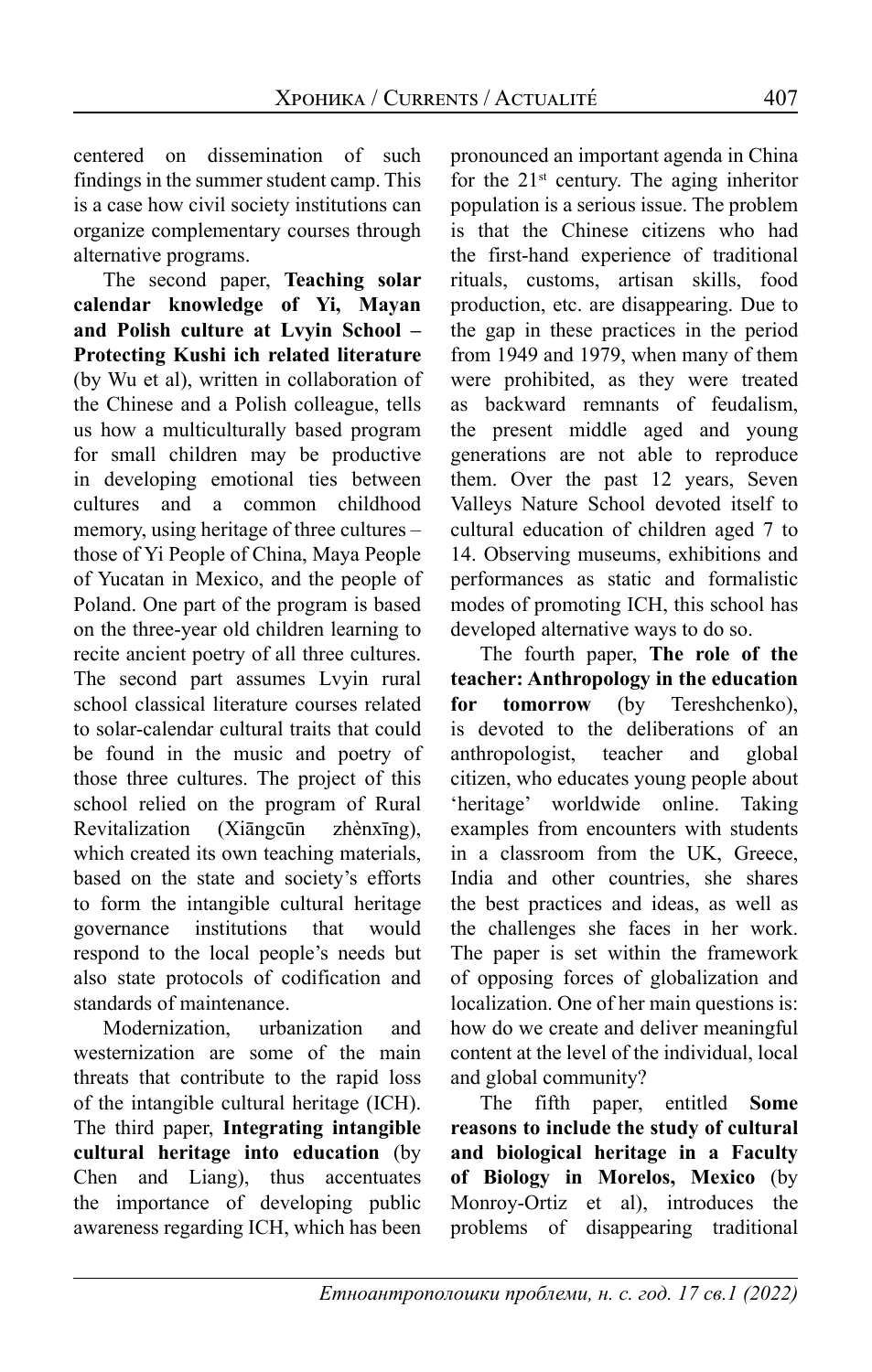knowledge on the cultural and biological heritage of the Morelos State in Mexico. This region, situated near Mexico City is experiencing accelerated transformation. The researchers present the study program of the Faculty of Biology in Universidad Autonoma del Estado de Morelos, which focuses on the biodiversity and the Olmec cultural heritage of their state. This program is aimed at students of different disciplines, which would enable them to better understand the complex socio-environmental problems. They also present activities in the non-formal educational sphere, where students at different levels of education attend classes in the Botanical Garden. This paper is a case study of successful initiatives realized by public institutions – a public university and the city botanical garden, first one as a formal course, and the second one as an informal program.

By presenting the cultural biography of Iyonda, a leprosarium built in Belgian Congo, the authors of the sixth paper, **Touring Iyonda leprosarium again? Leprosy, modernity, and sharing heritage through public education in DR Congo and Belgium** (Devlieger and Metho Nkayilu), set a stage for a discussion on what intertwining of anthropology and public education can offer. Following the 'life' of the Iyonda, from its colonial times, it starts with this village being set up in 1950s by the missionaries and the colonial state to accommodate the leprosy infected patients, when in was toured by royal Belgian religious and lay dignitaries and representatives of 'high culture'. It then follows the post-colonial times (after 1960), when it was toured by people who offered 'symbolic development aid', and even later by academics and historians who seek opportunities for inserting this 'artifact' in public education. The paper focuses on the one-year Iyonda@ Lab project, which tries to set balance in positioning this 'heritage space' between colonial violence and affective relations. This is a case how a very unusual locality can be a cultural heritage space, but carrying with it contestation of colonial and post-colonial interpretations of its social role.

The seventh paper **Ethnographic maps of nearby territories: The space of the village as seen by the local community** (by Binka and Kojder-Demska) sets to discuss the use of ethnographic maps of local communities. Throughout two projects of the 'Ethnographic Laboratory' Association, realized in Podlasie and Krajna regions of Poland, the authors describe how the process of map making proceeded in the researched communities. The basic approach was to initiate cooperation between ethnographers and the villagers in order to define, localize, and identify the local cultural heritage together. The paper reflects on ethnographic maps as a tool for working with local communities, so that their voices may be built into identification of their cultural heritage. This is a case of innovative methodology where anthropological/ethnographic methods were put to use in identification of cultural heritage.

**Indigenous museums in Brazil: New ways of cultural heritage transmission**, is the eight paper in which the author (Tassinari) reflects on engagement of indigenous groups in projects of creation of local museums, taking place since the 1990s. The author closely follows the strategies of setting up city museums in cities neighboring indigenous villages, such as the Maguta Museum created by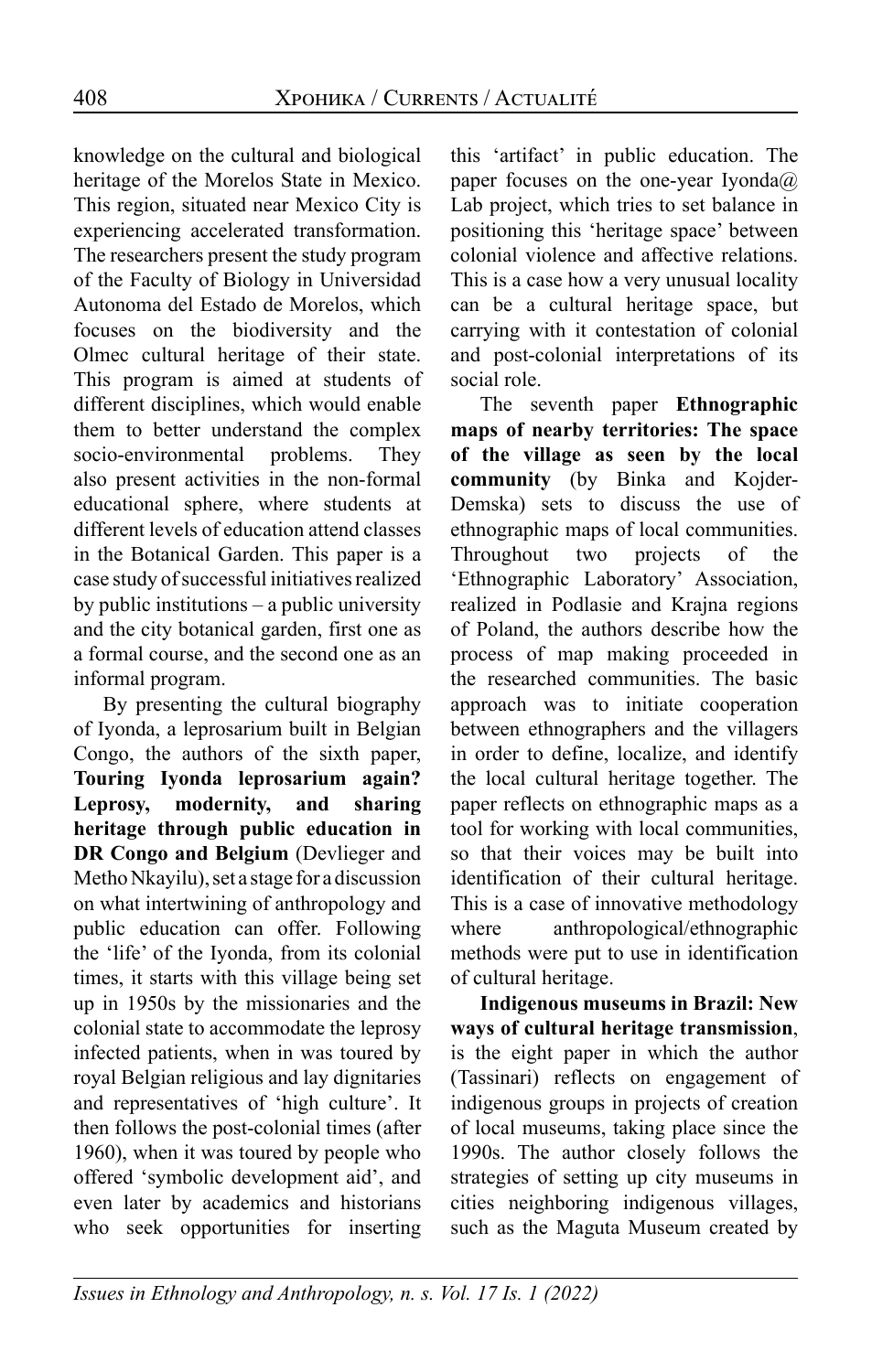Ticuna people in Benjamin Constant and the Kuahi Museum in Oiapoque. The first one deals with preservation, valorization and dissemination of the local heritage, while the second functions as the center of documentation and research for the indigenous people living in the region. There are also village museums, such as the Kaninde Museum, which reflect the leadership's strategy to legitimize a process of ethnic recognition. All the analysis of the indigenous engagement in planning and management of the museums leads the authors to the core question, which is: For what reasons are indigenous populations so engaged in forms of production and transmission of memory that are so different from their own traditional learning processes? Why do they give up so easily their own ways of transmission? The paper concludes that exactly these native processes of knowledge transmission and memory production should be studied more profoundly.

The ninth paper, **O património cultural: o desafio tem início no contexto educacional de todos** (by Guimaraes Brochado and Mendonca), focused on demonstrating that heritage education results in a mutual benefit for the heritage itself and for the individuals insofar as it is possible to reach awareness for safeguarding of cultural heritage. Further, the safeguarding will serve as a means that allows the acquisition of competencies based on education. The authors take a stance that cultural heritage should be experienced as an integral part of elementary education, to become the basis of cooperation, communication and entrepreneurship. The paper is based on the experience of realizing a project with a group of young learners from Vila Nova de Gaia, in the northern region of Portugal. Intending to incorporate ethical and responsibility approach to historic society, it dealt with visual arts, to provide an understanding of arts without context, stimulating aesthetic and cultural appreciation and specific perception that stimulates cognition and psychomotor skills. This paper shows how innovative informal projects can educate youngsters to appreciate artistic cultural heritage without the political and socio-cultural pressures of the wider society surrounding them.

The last, tenth paper **Drawing on the documentation of international heritage projects to redesign an education for conscious and active local/global citizenship** (by Guslini), is an overarching discussion of how anthropologists and educators can put to use the very rich documentation of international heritage projects – both of the European Union and of other International Organizations connecting all world regions. These projects are often recognized as best practices because they point to ways forward through interdisciplinary, multidisciplinary and transdisciplinary approaches, in which the role of anthropology is crucial. Global threats of Anthropocene are discussed through educational networks in many contexts, from local to global. The paper examines the ways of building a citizenship at different levels that would allow people of all ages to confront the global threats related to environment, food, culture, human health and wellbeing. Among other approaches, the use of enhanced technological tools may help in this process.

In conclusion, it may be said that the papers illustrate how innovative